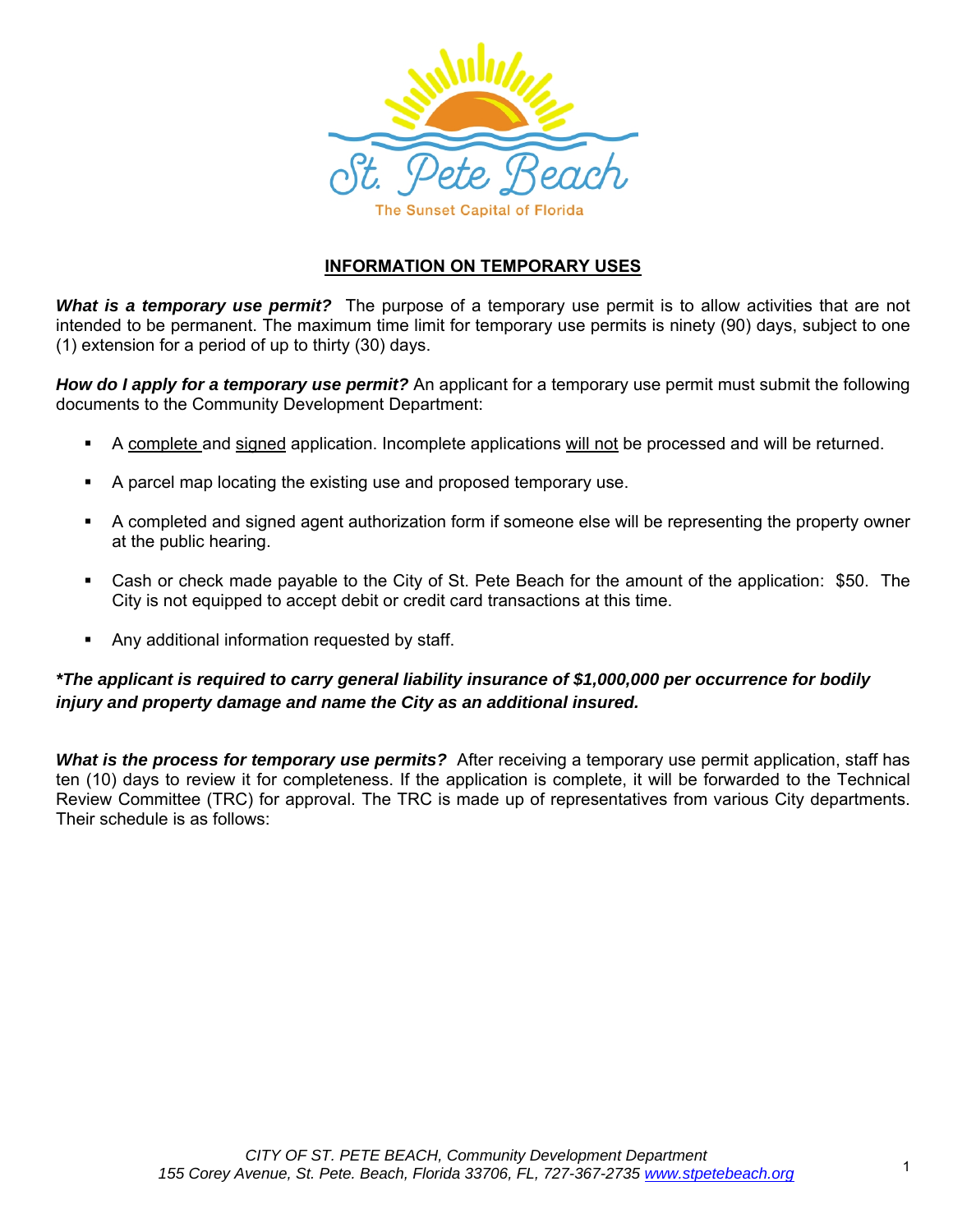

# **TEMPORARY USE PERMIT APPLICATION**

**CASE NUMBER:** 

#### **PROPERTY FOR PROPOSED TEMPORARY USE**

| Legal Description:                                                                                                                                                                                                                                        |                             |                                                                                                                |                          |
|-----------------------------------------------------------------------------------------------------------------------------------------------------------------------------------------------------------------------------------------------------------|-----------------------------|----------------------------------------------------------------------------------------------------------------|--------------------------|
| Parcel ID                                                                                                                                                                                                                                                 |                             |                                                                                                                |                          |
| <b>Address</b>                                                                                                                                                                                                                                            |                             |                                                                                                                |                          |
| <b>Current Zoning:</b>                                                                                                                                                                                                                                    | <b>FLUM</b><br>Designation: |                                                                                                                | Lot<br>Area:             |
| Existing Use:                                                                                                                                                                                                                                             | Proposed Use:               |                                                                                                                |                          |
| <b>APPLICANT/AGENT:</b>                                                                                                                                                                                                                                   |                             | <b>PROPERTY OWNER:</b>                                                                                         |                          |
| Name: <u>___________________________</u>                                                                                                                                                                                                                  |                             |                                                                                                                |                          |
|                                                                                                                                                                                                                                                           |                             |                                                                                                                |                          |
| City: ________________________                                                                                                                                                                                                                            | State:                      |                                                                                                                | State:                   |
| Zip: the contract of the contract of the contract of the contract of the contract of the contract of the contract of the contract of the contract of the contract of the contract of the contract of the contract of the contr<br>Phone: <u>_________</u> |                             | Zip: where the contract of the contract of the contract of the contract of the contract of the contract of the | Phone: _________________ |
| Email:                                                                                                                                                                                                                                                    |                             | Email:                                                                                                         |                          |

## **DETAILS OF THE REQUEST: Include length of time requested and hour of the day the use will be utilized** (Add additional sheets if necessary)